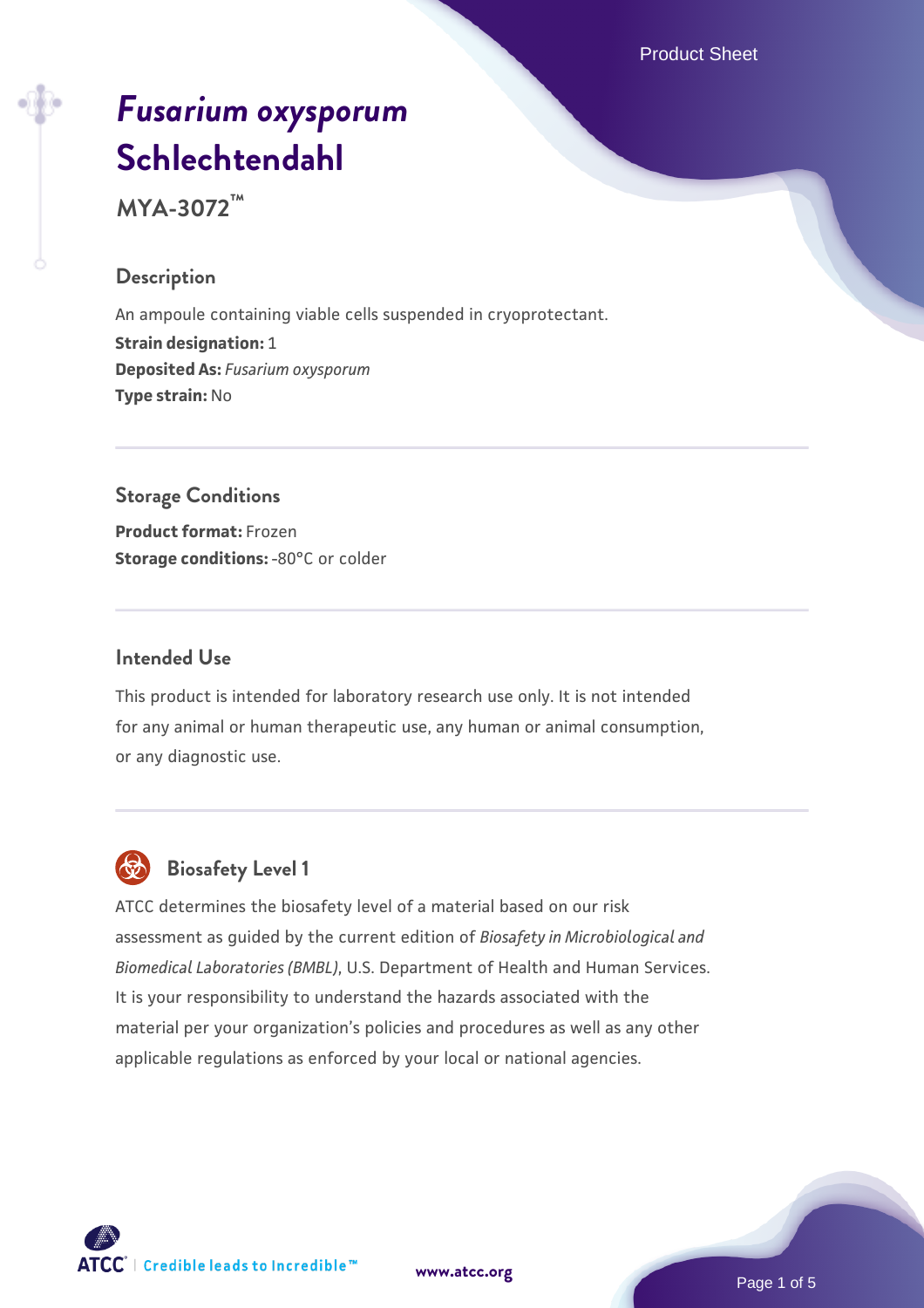#### **[Fusarium oxysporum](https://www.atcc.org/products/mya-3072) [Schlechtendahl](https://www.atcc.org/products/mya-3072) Product Sheet Product Sheet MYA-3072**

ATCC highly recommends that appropriate personal protective equipment is always used when handling vials. For cultures that require storage in liquid nitrogen, it is important to note that some vials may leak when submersed in liquid nitrogen and will slowly fill with liquid nitrogen. Upon thawing, the conversion of the liquid nitrogen back to its gas phase may result in the vial exploding or blowing off its cap with dangerous force creating flying debris. Unless necessary, ATCC recommends that these cultures be stored in the vapor phase of liquid nitrogen rather than submersed in liquid nitrogen.

## **Certificate of Analysis**

For batch-specific test results, refer to the applicable certificate of analysis that can be found at www.atcc.org.

## **Growth Conditions**

**Medium:**  [ATCC Medium 335: Potato carrot agar](https://www.atcc.org/-/media/product-assets/documents/microbial-media-formulations/3/3/5/atcc-medium-335.pdf?rev=a7055ab8b3c54646a9d0bdf7b34c1606) **Temperature:** 25°C

## **Handling Procedures**

**Frozen ampoules** packed in dry ice should either be thawed immediately or stored in liquid nitrogen. If liquid nitrogen storage facilities are not available, frozen ampoules may be stored at or below -70°C for approximately one week. **Do not under any circumstance store frozen ampoules at refrigerator freezer temperatures (generally -20°C). Storage of frozen material at this temperature will result in the death of the culture.**

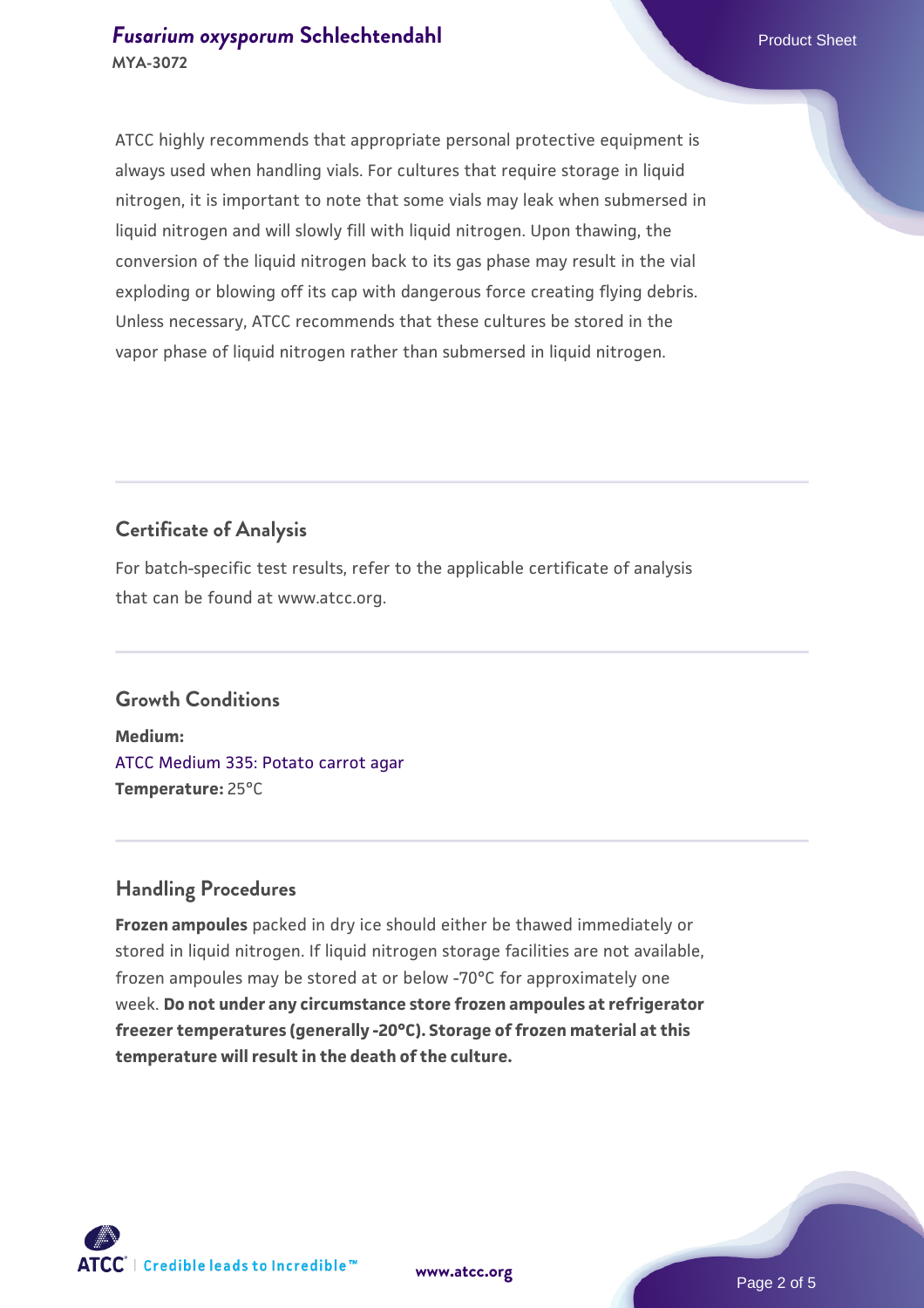- 1. To thaw a frozen ampoule, place in a **25°C to 30°C** water bath, until just thawed **(approximately 5 minutes)**. Immerse the ampoule just sufficient to cover the frozen material. Do not agitate the ampoule.
- 2. Immediately after thawing, wipe down ampoule with 70% ethanol and aseptically transfer at least 50 µL (or 2-3 agar cubes) of the content onto a plate or broth with medium recommended.
- 3. Incubate the inoculum/strain at the temperature and conditions recommended.
- 4. Inspect for growth of the inoculum/strain regularly for up to 4 weeks. The time necessary for significant growth will vary from strain to strain.

#### **Material Citation**

If use of this material results in a scientific publication, please cite the material in the following manner: *Fusarium oxysporum* Schlechtendahl (ATCC MYA-3072)

#### **References**

References and other information relating to this material are available at www.atcc.org.

#### **Warranty**

The product is provided 'AS IS' and the viability of ATCC® products is warranted for 30 days from the date of shipment, provided that the customer has stored and handled the product according to the information included on the product information sheet, website, and Certificate of Analysis. For living cultures, ATCC lists the media formulation and reagents that have been found to be effective for the product. While other unspecified media and reagents may also produce satisfactory results, a change in the ATCC and/or depositor-recommended protocols may affect the

**[www.atcc.org](http://www.atcc.org)**

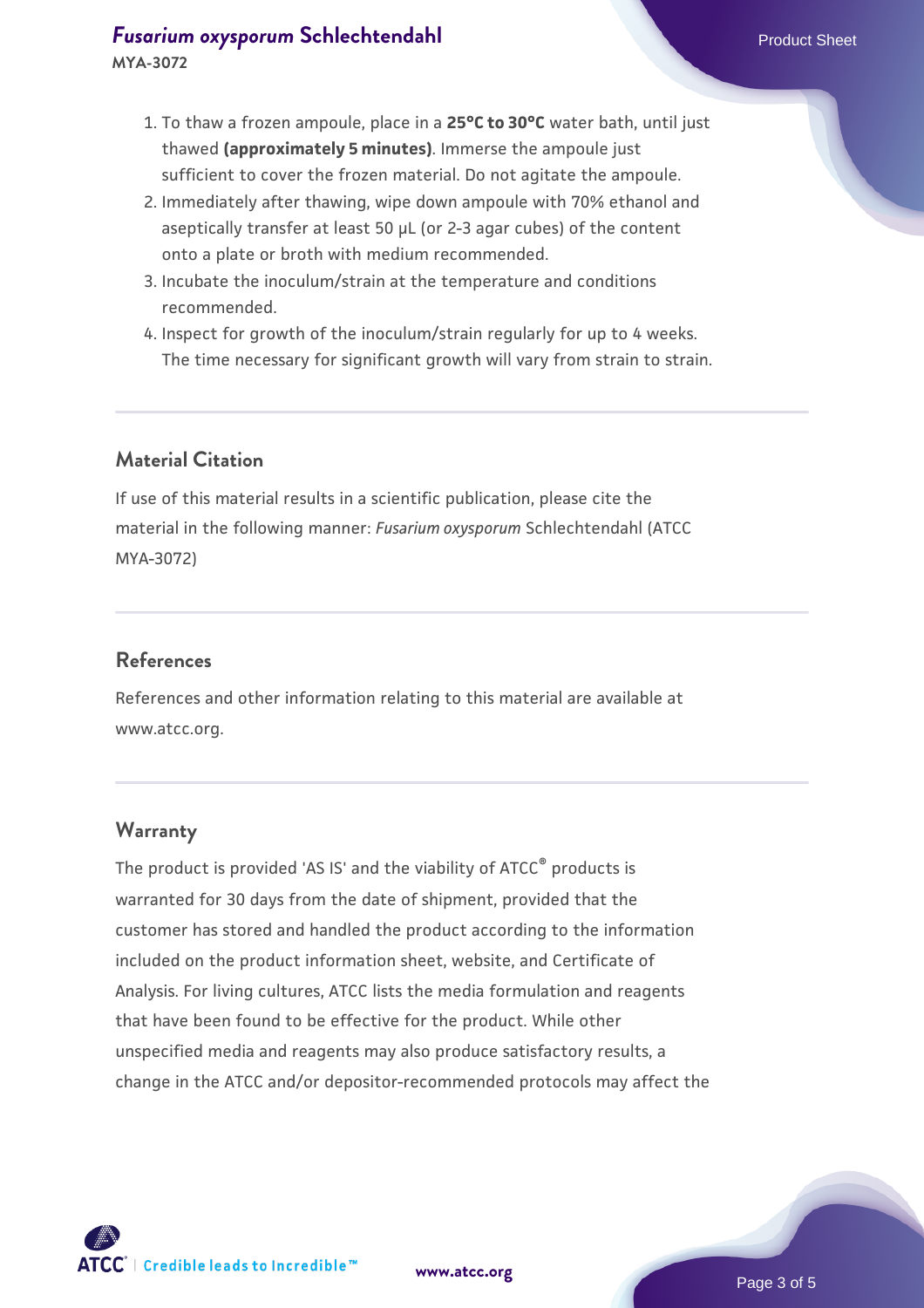#### **[Fusarium oxysporum](https://www.atcc.org/products/mya-3072) [Schlechtendahl](https://www.atcc.org/products/mya-3072) Product Sheet Product Sheet MYA-3072**

recovery, growth, and/or function of the product. If an alternative medium formulation or reagent is used, the ATCC warranty for viability is no longer valid. Except as expressly set forth herein, no other warranties of any kind are provided, express or implied, including, but not limited to, any implied warranties of merchantability, fitness for a particular purpose, manufacture according to cGMP standards, typicality, safety, accuracy, and/or noninfringement.

#### **Disclaimers**

This product is intended for laboratory research use only. It is not intended for any animal or human therapeutic use, any human or animal consumption, or any diagnostic use. Any proposed commercial use is prohibited without a license from ATCC.

While ATCC uses reasonable efforts to include accurate and up-to-date information on this product sheet, ATCC makes no warranties or representations as to its accuracy. Citations from scientific literature and patents are provided for informational purposes only. ATCC does not warrant that such information has been confirmed to be accurate or complete and the customer bears the sole responsibility of confirming the accuracy and completeness of any such information.

This product is sent on the condition that the customer is responsible for and assumes all risk and responsibility in connection with the receipt, handling, storage, disposal, and use of the ATCC product including without limitation taking all appropriate safety and handling precautions to minimize health or environmental risk. As a condition of receiving the material, the customer agrees that any activity undertaken with the ATCC product and any progeny or modifications will be conducted in compliance with all applicable laws, regulations, and guidelines. This product is provided 'AS IS' with no representations or warranties whatsoever except as expressly set forth herein and in no event shall ATCC, its parents, subsidiaries, directors, officers, agents, employees, assigns, successors, and affiliates be liable for indirect, special, incidental, or consequential damages of any kind in connection with





Page 4 of 5